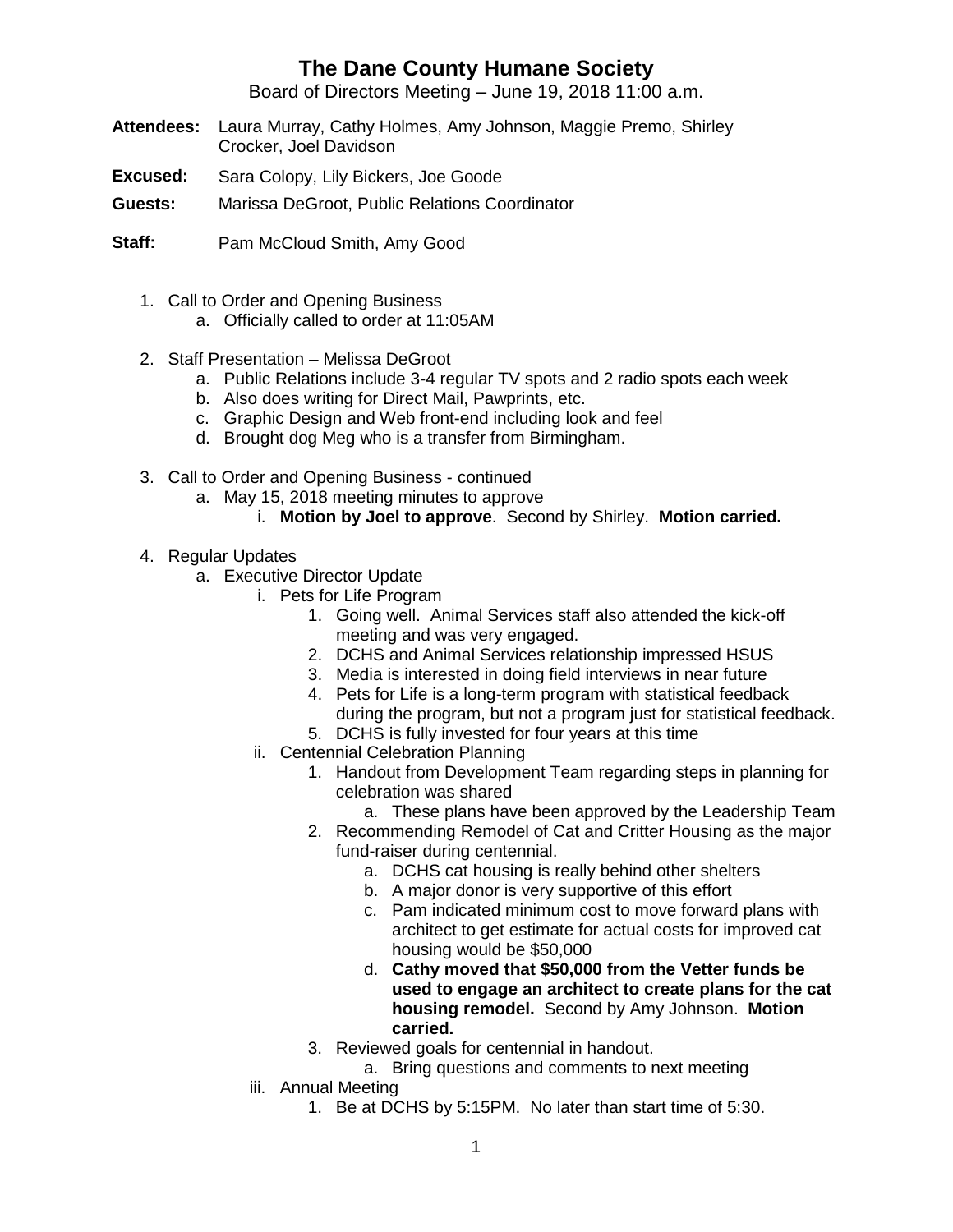## **The Dane County Humane Society**

Board of Directors Meeting – June 19, 2018 11:00 a.m.

- b. Animal Statistics
	- i. No updates
- c. Development Update
	- i. Reviewed report
		- 1. Busy spring, Directors Council underway with good feedback so far.
		- 2. Web site near completion. Launch date in mid-July
		- 3. Development of web site has helped streamline and improve operations as they have been reviewed
		- 4. Revamping email newsletter
- d. Animal Statistics
	- i. No additional updates
- e. Questions on current financials
	- i. Financials for May not yet available. Will be sent when complete
- 5. Old Business
	- a. Board Interviews and Appointments
		- i. Reviewed updated board candidate listing
		- ii. Shirley brought forward new name of Jay Handy
		- iii. Cathy will move forward re-contact with Dr. Julie Fagen
		- iv. Pam Hart was a no at this time, but keep in mind for future due to other time commitments
		- v. All board members were asked to think of a possible candidate from their contacts
	- b. Board Committees
		- i. Chairpersons
			- 1. Board Operations committee still needs a chairperson
				- a. Cathy and Shirley will assist the new chair in getting familiar with responsibilities
			- 2. Pam will schedule discussion on Legislative committee and legislation in Wisconsin with Joel and Maggie
				- a. Joe will give update to entire board in either August or September on this issue
		- ii. Board Committee Charter Review Deadline (July 31)
			- 1. Finance and Philanthropy charters complete
	- c. Comments on Vision Statements
		- i. Deferred to July meeting
	- d. Board Evaluations and Board Member Agreements
		- i. Due to Cathy before July meeting
- 6. New Business
	- a. Legislative Committee
		- i. Delayed to August board meeting
		- ii. Shirley sent out old committee charter for review
- 7. Committee Activity and Charters
	- a. Finance (Cathy)
		- i. Will be at annual meeting to validate ballot counting
	- b. Philanthropy (Lily)
	- c. Nominating (Cathy)